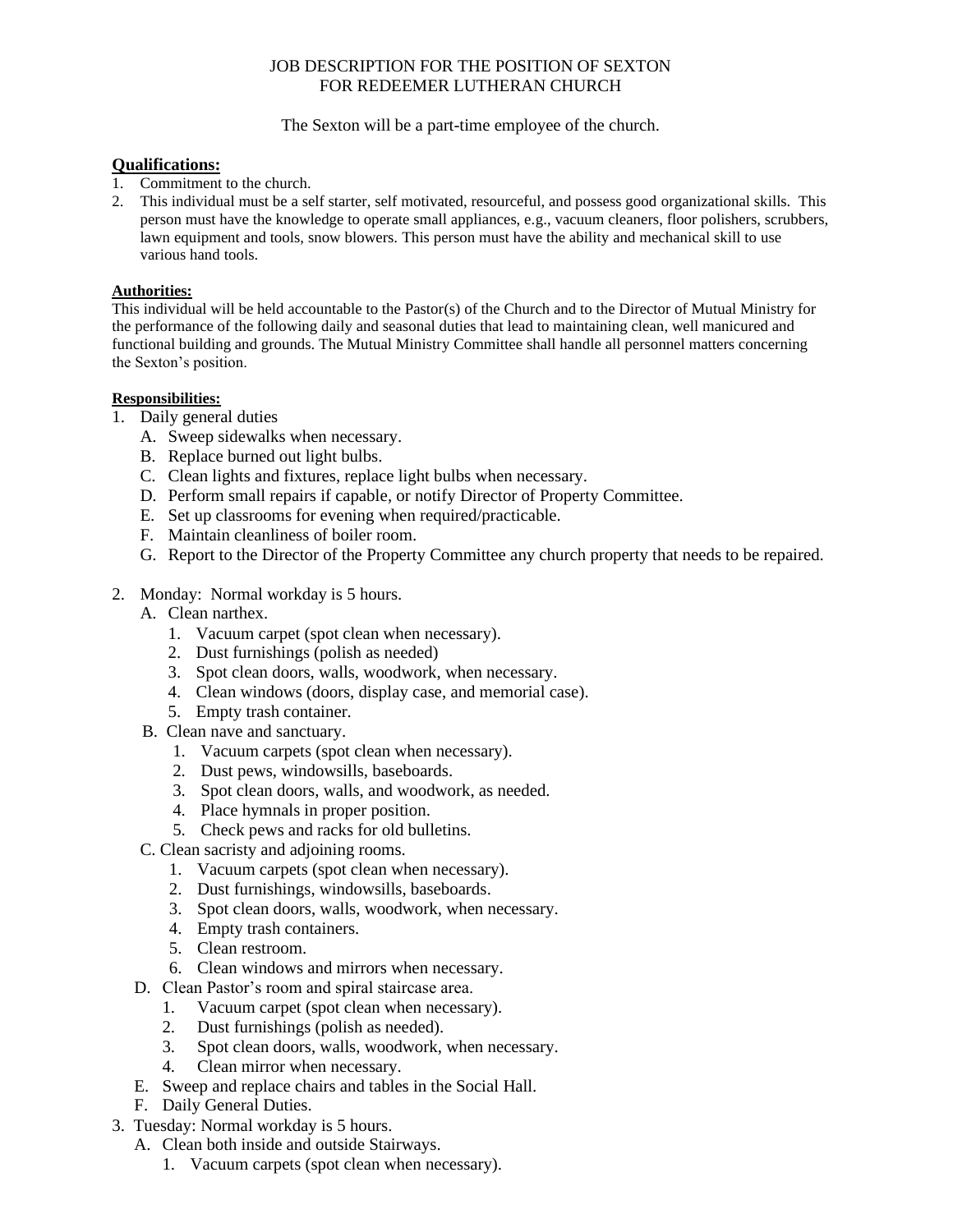- 2. Sweep, dry mop, wet mop as necessary.
- 3. Dust woodwork, railing, windowsills.
- 4. Spot clean doors, walls, and woodwork when necessary.
- 5. Clean windows as needed.
- B. Clean all hallways.
	- 1. Sweep, dry mop, wet mop floors when necessary.
	- 2. Dust woodwork, baseboards.
	- 3. Spot clean doors, walls, and woodwork when necessary.
	- 4. Clean windows when necessary.
- C. Clean library.
	- 1. Vacuum carpet (spot clean when necessary).
	- 2. Dust furnishings (polish when necessary).
	- 3. Dust windowsills, baseboards.
	- 4. Spot clean doors, walls, and woodwork as needed.
	- 5. Clean windows when necessary.
	- 6. Empty trash container and pencil sharpener.
- D. Clean Parish House.
- E. Daily General Duties.
- 4. Wednesday: Normal workday is 5 hours.
	- A. Clean all rooms in basement area (classrooms, stage, kitchen, choir room, choir library, boiler room; exclude Pastor's room.
		- 1. Sweep, dry mop, wet mop when necessary.
		- 2. Dust furnishings.
		- 3. Dust windowsills, baseboards.
		- 4. Spot clean doors, walls, and woodwork when necessary.
		- 5. Clean blackboards.
		- 6. Empty trash containers.
		- 7. Clean windows when necessary.
	- B. Clean Parish House on Parish Secretary's day off.
	- C. Daily General Duties.
- 5. Thursday: Normal workday is 5 hours.
	- A. Clean all restrooms.
		- 1. Sweep, dry mop, wet mop floors when necessary.
		- 2. Dust woodwork, windowsills, baseboards.
		- 3. Clean, sanitize, deodorize washstands, urinals, and commodes.
		- 4. Spot clean doors, walls, and woodwork as needed.
		- 5. Check paper supplies, soap.
		- 6. Empty trash containers.
		- 7. Clean mirrors when necessary.
	- B. Ensure classrooms are set in basement for Sunday.
		- 1. Sweep, dry mop, wet mop when necessary.
		- 2. Empty trash containers when necessary.
	- C. Clean rooms on first floor (infant nursery, nursery, prekindergarten, and storage room).
		- 1. Vacuum carpets (spot clean when necessary).
		- 2. Sweep, dry mop, wet mop as necessary.
		- 3. Dust furnishings (polish when necessary).
		- 4. Dust woodwork, windowsills, baseboards.
		- 5. Spot clean doors, walls, and woodwork as needed.
		- 6. Empty trash containers.
		- 7. Clean windows when necessary.
	- D. Change Hymnal boards prior to services. (Parish Secretary provides numbers prior to services).
	- E. Daily General Duties.

6.Friday: Normal workday is 5 hours.

- A. Clean balcony.
	- 1. Vacuum carpet (spot clean when necessary).
	- 2. Dust pews, baseboards, railings.